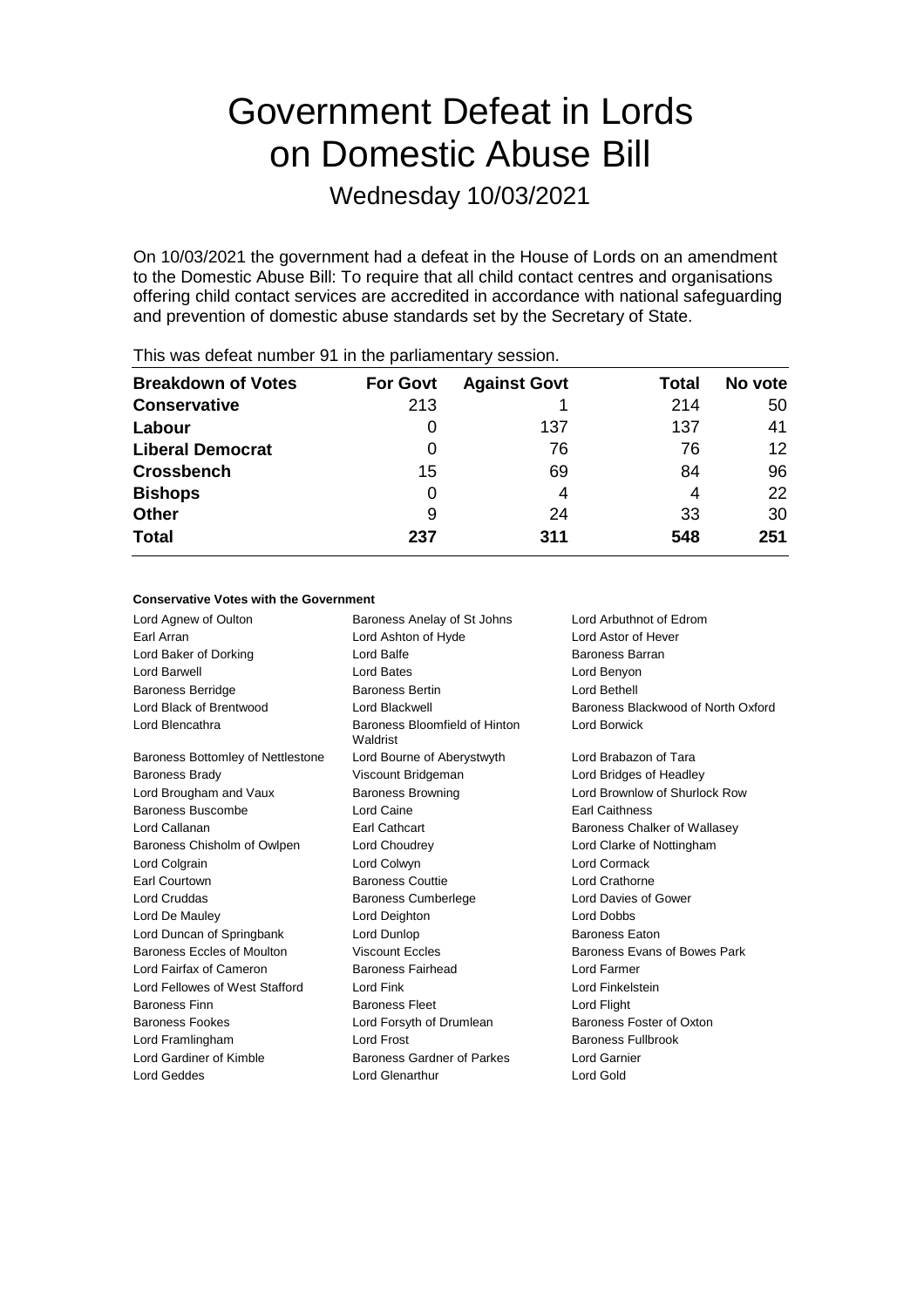Baroness Goldie Lord Goldsmith of Richmond Park Lord Goodlad Lord Grade of Yarmouth Lord Griffiths of Fforestfach Lord Grimstone of Boscobel Viscount Hailsham Lord Hamilton of Epsom Lord Hammond of Runnymede Lord Hannan of Kingsclere Lord Harris of Peckham Lord Haselhurst Lord Hayward Baroness Helic Lord Henley Lord Herbert of South Downs Lord Hodgson of Astley Abbotts Lord Horam Lord Howard of Lympne Lord Howard of Rising Earl Howe Lord Howell of Guildford **Lord James of Blackheath** Baroness Jenkin of Kennington Lord Jopling Lord Kamall Lord Keen of Elie Lord King of Bridgwater Lord Kirkham Lord Kirkhope of Harrogate Lord Lamont of Lerwick Lord Lancaster of Kimbolton Lord Lang of Monkton Lord Lansley **Lord Leigh of Hurley** Lord Lexden Lord Lilley Earl Lindsay Lord Lingfield Earl Liverpool Lord Livingston of Parkhead Lord Lucas Lord Mackay of Clashfern Lord Mancroft Lord Marland Lord Maude of Horsham Lord McColl of Dulwich Baroness McGregor-Smith Lord McInnes of Kilwinning Lord McLoughlin Lord Mendoza Baroness Meyer **Baroness Mobarik** Baroness Mobarik Baroness Mone Duke of Montrose Baroness Morgan of Cotes Baroness Morris of Bolton Baroness Morrissey Lord Moylan Lord Moynihan Lord Nash Baroness Neville-Jones Baroness Neville-Rolfe Baroness Nicholson of Winterbourne Baroness Noakes Lord Northbrook Lord Norton of Louth Lord Parkinson of Whitley Bay Lord Patten of Barnes Lord Patten Baroness Penn Lord Pickles Baroness Pidding **Communist Construction** Lord Polak **Lord Popat** Lord Popat Lord Porter of Spalding **Lord Price** Lord Price **Lord Rana** Lord Randall of Uxbridge **Baroness Rawlings Lord Reay** Baroness Redfern Lord Renfrew of Kaimsthorn Viscount Ridley Lord Risby **Lord Robathan** Baroness Rock Lord Rose of Monewden **Lord Rotherwick** Baroness Sanderson of Welton Lord Sarfraz Lord Sassoon Baroness Sater Baroness Scott of Bybrook Baroness Seccombe Lord Selkirk of Douglas Baroness Shackleton of Belgravia Lord Sharpe of Epsom Lord Sheikh Baroness Shephard of Northwold Lord Sherbourne of Didsbury Baroness Shields Lord Shinkwin Earl Shrewsbury Lord Smith of Hindhead Lord Spencer of Alresford Baroness Stedman-Scott Lord Sterling of Plaistow Lord Stewart of Dirleton **Baroness Stroud** Baroness Stroud Baroness Sugg Lord Suri Lord Swinfen Lord Taylor of Holbeach Lord Tebbit **Lord Trefgarne** Construction Construction Construction Construction Construction Construction Const Lord True Viscount Ullswater Lord Vaizey of Didcot Baroness Vere of Norbiton Baroness Verma Lord Vinson Lord Wakeham Baroness Warsi Lord Wasserman Lord Wei Lord Wharton of Yarm Lord Whitby Lord Willetts Baroness Williams of Trafford Lord Wolfson of Tredegar Baroness Wyld Lord Young of Cookham Viscount Younger of Leckie

**Conservative Votes against the Government** Baroness McIntosh of Pickering

# **Labour Votes with the Government**

### **Labour Votes against the Government**

- Lord Beecham **Lord Berkeley Baroness Billingham** Baroness Blower Lord Blunkett Lord Boateng
- Baroness Adams of Craigielea Lord Adonis Lord Alli

Lord Anderson of Swansea **Baroness Andrews** Baroness Andrews Baroness Armstrong of Hill Top Lord Bach **Baroness Bakewell Baroness Bakewell Lord Bassam of Brighton**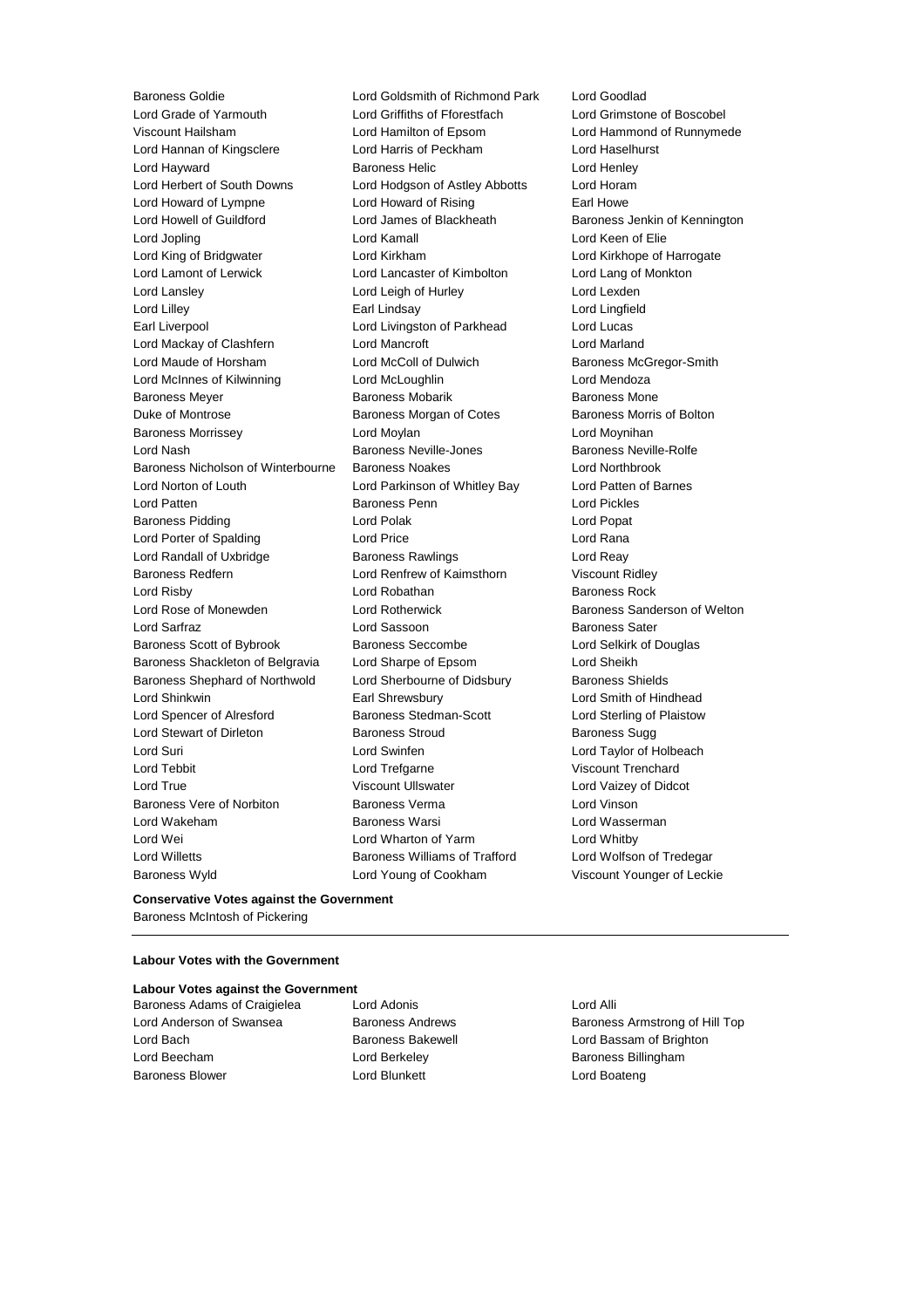Baroness Bryan of Partick Lord Campbell-Savours Lord Carter of Coles Baroness Chakrabarti Baroness Chapman of Darlington Lord Clark of Windermere Baroness Clark of Kilwinning **Baroness Cohen of Pimlico** Lord Collins of Highbury Baroness Corston Baroness Crawley Lord Cunningham of Felling Lord Davidson of Glen Clova Lord Davies of Stamford Lord Davies of Brixton Lord Davies of Oldham Baroness Donaghy Lord Donoughue Lord Dubs<br>
Lord Eatwell Lord Evans of Watford<br>
Lord Eatwell Lord Evans of Cumne<br>
Lord Eatwell Lord Evans of Cumne Lord Faulkner of Worcester **Lord Filkin** Lord Foulkes of Cumnock Baroness Gale **Communist Contract Contract Contract Contract Contract Contract Contract Contract Contract Contract Contract Contract Contract Contract Contract Contract Contract Contract Contract Contract Contract Contract** Lord Goldsmith Baroness Goudie Lord Grantchester Lord Griffiths of Burry Port Lord Grocott Lord Hain Viscount Hanworth Lord Harris of Haringey Lord Haskel Lord Haworth Baroness Hayter of Kentish Town Baroness Healy of Primrose Hill Baroness Hilton of Eggardon Lord Hollick Lord Hoyle Lord Hunt of Kings Heath Lord Hutton of Furness **Baroness Jay of Paddington** Lord Jones Baroness Jones of Whitchurch Lord Jordan Lord Judd **Baroness Kennedy of The Shaws** Lord Kennedy of Southwark Lord Khan of Burnley **Lord Knight of Weymouth** Baroness Lawrence of Clarendon Lord Layard Lord Leitch Lord Lennie Lord Levy Baroness Liddell of Coatdyke Lord Liddle Lord Lipsey Baroness Lister of Burtersett Lord MacKenzie of Culkein Baroness Mallalieu **Baroness Mallalieu** Lord Mandelson **Baroness Massey of Darwen** Lord Maxton Lord McAvoy Lord McConnell of Glenscorrodale Baroness McDonagh Baroness McIntosh of Hudnall Lord McKenzie of Luton Lord McNicol of West Kilbride Lord Mendelsohn Lord Mitchell Lord Monks Baroness Morris of Yardley Lord Morris of Aberavon Lord Murphy of Torfaen Baroness Nye Lord Parekh Lord Pendry Baroness Pitkeathley Lord Ponsonby of Shulbrede Baroness Primarolo Baroness Prosser Lord Radice Baroness Ramsay of Cartvale **Baroness Rebuck** Lord Robertson of Port Ellen Lord Rooker Lord Rosser Lord Rowlands Baroness Royall of Blaisdon Baroness Sherlock Lord Sikka Viscount Simon **Baroness Smith of Basildon** Baroness Smith of Gilmorehill Lord Snape Lord Soley Lord Stevenson of Balmacara Baroness Taylor of Bolton Baroness Thornton Lord Touhig Lord Tunnicliffe Lord Turnberg Lord Watson of Invergowrie Lord West of Spithead **Baroness Wheeler** Baroness Wheeler Baroness Whitaker Lord Whitty **Baroness Wilcox of Newport** Lord Wills Lord Winston Lord Wood of Anfield Lord Woodley Lord Young of Norwood Green Baroness Young of Old Scone

Lord Bradley Lord Brooke of Alverthorpe Lord Browne of Ladyton

### **Liberal Democrat Votes with the Government**

### **Liberal Democrat Votes against the Government**

| в   |
|-----|
| M   |
| в   |
| L)  |
| L)  |
| L)  |
| В   |
| В   |
| ، ا |
| в   |
|     |

Lord Addington Lord Alderdice Lord Allan of Hallam laroness Bakewell of Hardington **Mandeville** Raroness Benjamin **Baroness Bonham-Carter of Yarnbury** ord Bradshaw Baroness Brinton Lord Burnett **Baroness Burt of Solihull** Lord Chidgey **Lord Clement-Jones** Baroness Featherstone **Lord Foster of Bath** Baroness Garden of Frognal **Lord German** ord Goddard of Stockport Lord Greaves Baroness Hamwee Baroness Humphreys

Baroness Barker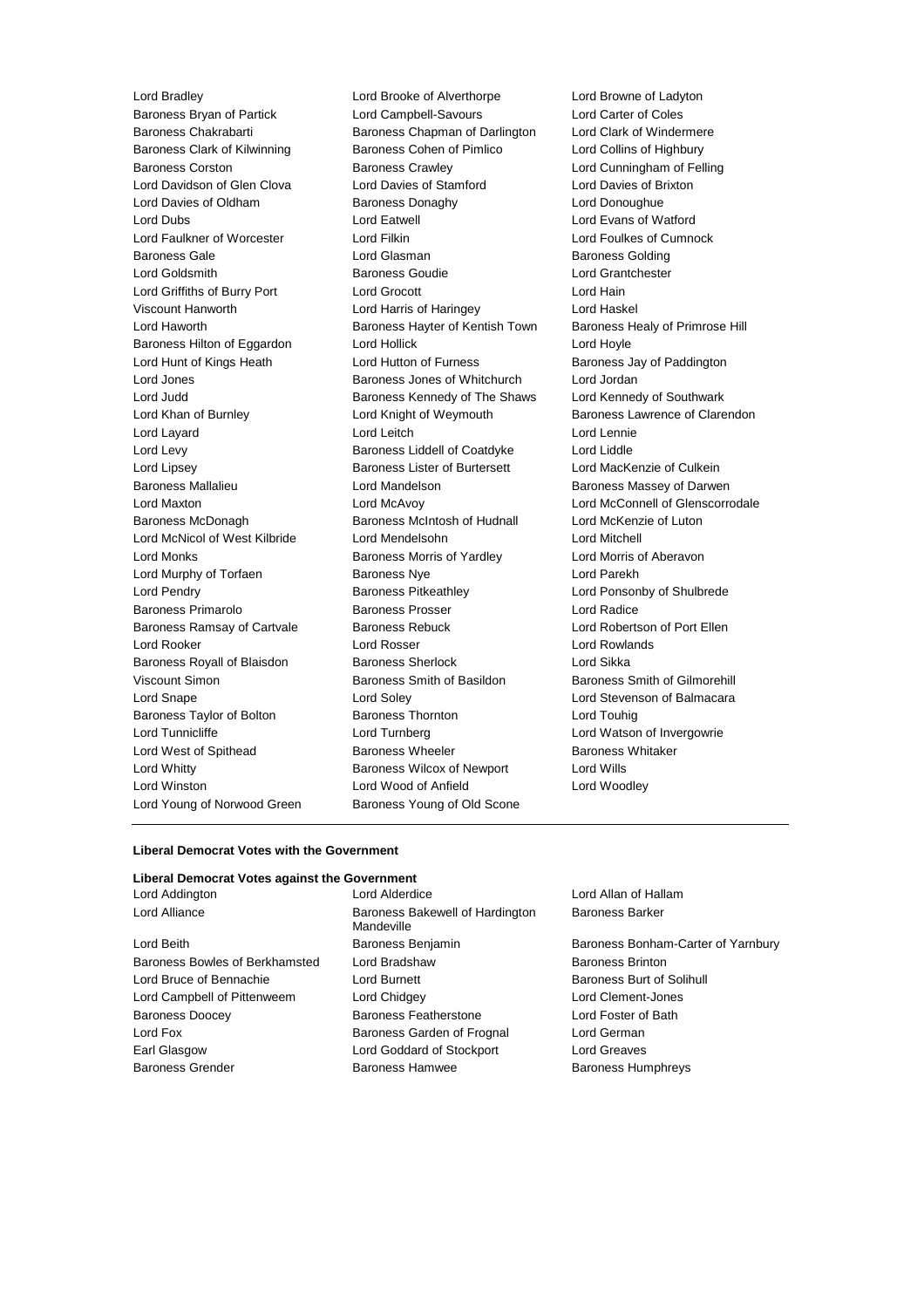Baroness Hussein-Ece **Baroness Janke** Baroness Janke Baroness Jolly Lord Jones of Cheltenham Baroness Kramer Lord Lee of Trafford Lord Newby Baroness Northover Lord Oates Lord Paddick Lord Palmer of Childs Hill Baroness Parminter Lord Purvis of Tweed Baroness Randerson Lord Razzall Lord Redesdale Lord Rennard Lord Roberts of Llandudno Baroness Scott of Needham Market Lord Scriven Lord Sharkey Lord Sharkey Baroness Sheehan **Baroness** Sheehan Lord Shipley **Baroness Smith of Newnham** Lord Stephen Lord Stoneham of Droxford Lord Storey Lord Strasburger Lord Stunell Baroness Suttie Lord Taverne Lord Taylor of Goss Moor Lord Thomas of Gresford Baroness Thomas of Winchester Baroness Thornhill Viscount Thurso Lord Tope **Lord Tyler Community** Lord Tyler **Baroness Tyler of Enfield** Lord Wallace of Saltaire **Baroness Walmsley Lord Willis of Knaresborough** Lord Willis of Knaresborough Lord Wrigglesworth

- 
- Baroness Ludford Lord Marks of Henley-on-Thames Baroness Miller of Chilthorne Domer

# **Crossbench Votes with the Government**

Lord Brown of Eaton-under-Heywood Lord Butler of Brockwell Lord Carrington Lord Geidt **Baroness Hogg Lord Houghton of Richmond** Baroness Hogg Lord Houghton of Richmond Lord Judge Lord Kakkar Lord McDonald of Salford Baroness Murphy Lord Patel Lord Powell of Bayswater

# **Crossbench Votes against the Government**

Lord Berkeley of Knighton Lord Bichard Lord Birt **Baroness Boycott Lord Broers** Boycott **Lord Broers** Baroness Brown of Cambridge Baroness Bull Baroness Butler-Sloss Lord Cameron of Dillington Baroness Campbell of Surbiton Lord Carey of Clifton Lord Carlile of Berriew Baroness Cavendish Little Venice Lord Chartres Earl Clancarty Baroness Clark of Calton Viscount Colville of Culross Earl Courtenay of Devon Baroness Cox Lord Craig of Radley Viscount Craigavon Baroness Deech Baroness D'Souza Lord Eames **Baroness Falkner of Margravine** Lord Field of Birkenhead Baroness Finlay of Llandaff Lord Freyberg Communication Baroness Greengross Lord Greenway Baroness Grey-Thompson Lord Hannay of Chiswick Lord Harries of Pentregarth Baroness Hayman Lord Hogan-Howe Baroness Hollins Lord Hope of Craighead Lord Janvrin Lord Kerr of Kinlochard Lord Kerslake Lord Kilclooney Lord Laming Lord Loomba Earl Lytton Lord Mair Lord Mawson Baroness Morgan of Drefelin Baroness Neuberger **Baroness O'Loan** Baroness O'Loan Baroness O'Neill of Bengarve Lord Pannick Baroness Prashar Lord Ramsbotham Lord Ravensdale Lord Rowe-Beddoe Lord Russell of Liverpool Lord Singh of Wimbledon Lord Smith of Kelvin Number 2016 Duke of Somerset Lord St John of Bletso Earl Stair Lord Stern of Brentford Lord Thomas of Cwmgiedd Lord Vaux of Harrowden Lord Walker of Aldringham Baroness Watkins of Tavistock Lord Wilson of Dinton Baroness Young of Hornsey

Lord Aberdare Lord Botham Viscount Brookeborough

#### **Bishop Votes with the Government**

### **Bishop Votes against the Government**

Bishop of St Albans

Bishop of Derby **Bishop of Gloucester** Bishop of Gloucester Bishop of Southwark